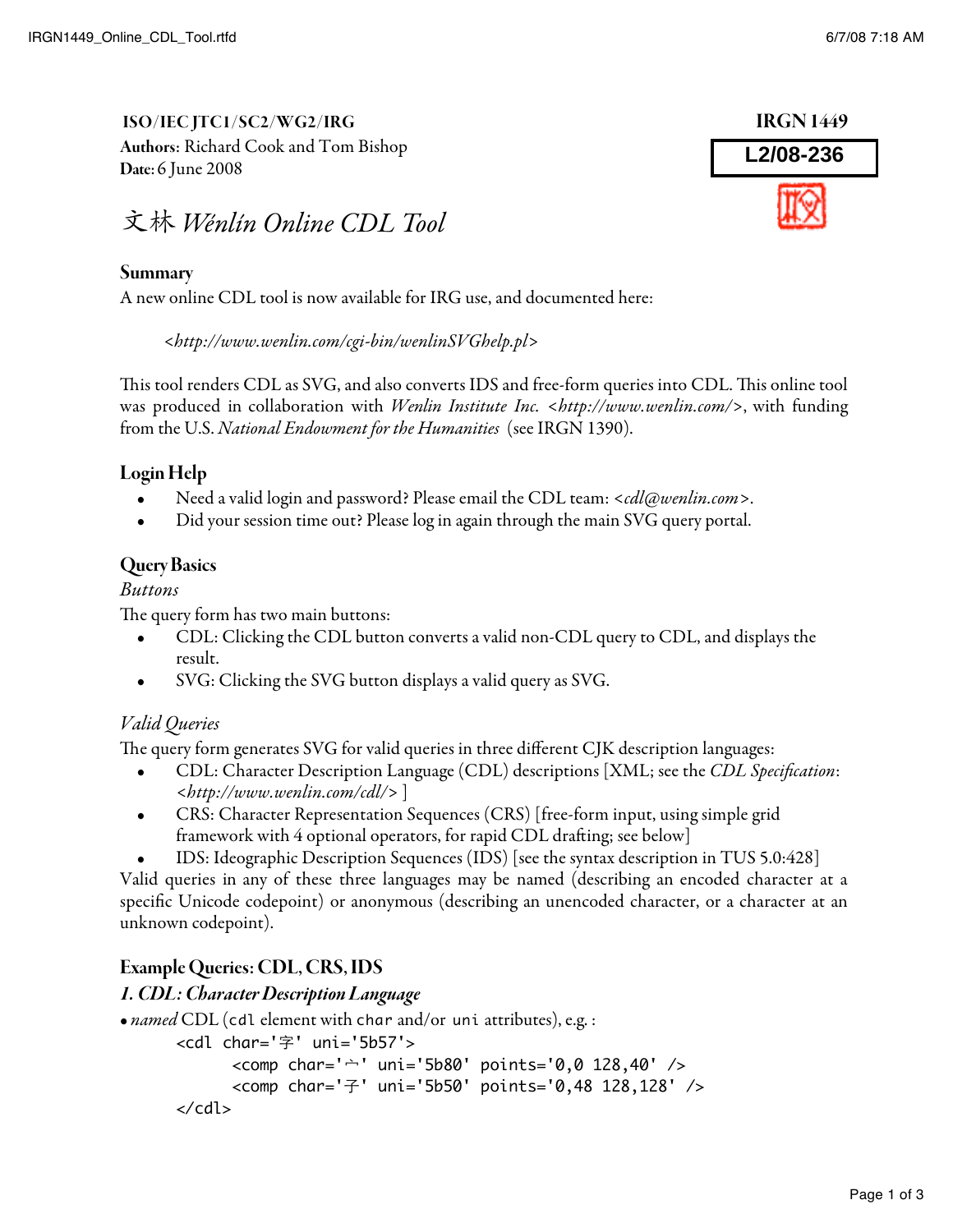• anonymous CDL (cdl element without char and uni attributes), e.g. :

```
<cdl>
      <comp char='宀' uni='5b80' points='0,0 128,40' />
      <comp char='子' uni='5b50' points='0,48 128,128' />
</cdl>
```
Valid CDL queries include comp and/or stroke elements:

• Each CDL comp element must have a char and/or uni attribute, drawn from the set of characters currently having CDL descriptions. This set currently includes:

- the two *Radical* blocks (Kang Xi and Supplement);
- all *BMP CJK* characters (URO and Ext. A);
- most *Extension B* characters (SIP);

\n- − all *CJK Strokes* block characters (bxg ⇒ √; d ⇒ ∖; h ⇒ −; hg ⇒ 
$$
\neg
$$
; hp ⇒  $\neg$ ; hpyg ⇒  $\neg$ ; hxwg ⇒  $\neg$ ; hz, hz v ⇒  $\neg$ ; hz t ⇒  $\neg$ ; hz t ⇒  $\neg$ ; hz w ⇒  $\neg$ ; hz v ⇒  $\neg$ ; hz z ⇒  $\neg$ ; hz z z ⇒  $\neg$ ; hz z z ⇒  $\neg$ ; hz z z g ⇒  $\neg$ ; n ⇒  $\neg$ ; p ⇒  $\neg$ ; p d ⇒  $\neg$ ; p z ⇒  $\neg$ ; q ⇒  $\neg$ ; s ⇒  $\neg$ ; s s ⇒  $\neg$ ; s s ⇒  $\neg$ ; s s ⇒  $\neg$ ; s s ⇒  $\neg$ ; s s ⇒  $\neg$ ; s s ⇒  $\neg$ ; s s ⇒  $\neg$ ; s s ⇒  $\neg$ ; s s ⇒  $\neg$ ; s s ⇒  $\neg$ ; s s ⇒  $\neg$ ; s s ⇒  $\neg$ ; s s ⇒  $\neg$ ; s s ⇒  $\neg$ ; s s ⇒  $\neg$ ; s s ⇒  $\neg$ ; s s ⇒  $\neg$ ; s s ⇒  $\neg$ ; s s ⇒  $\neg$ ; s s ⇒  $\neg$ ; s s ⇒  $\neg$ ; s s ⇒  $\neg$ ; s s ⇒  $\neg$ ; s s ⇒  $\neg$ ; s s ⇒  $\neg$ ; s s ⇒  $\neg$ ; s s ⇒  $\neg$ ; s s ⇒  $\neg$ ; s s ⇒  $\neg$ ; s s ⇒  $\neg$ ; s s ⇒  $\neg$ ; s s ⇒  $\neg$ ; s s ⇒  $\neg$ ; s s ⇒  $\neg$ ; s s ⇒  $\neg$ ; s s ⇒ <math display="inline</li>

— assorted *Compatibility* ideographs (might not get what you expect using these).

• Each CDL stroke element must have a type attribute, the value of which is written with an alphabetic stroke abbreviation as defined in the CDL Specification. Characters from the CJK Strokes block cannot currently be used as type attributes, and some few CJK Strokes block character names are not currently supported as CDL stroke abbreviations (this will change in the near future).

#### 2. CRS: Character Representation Sequences

• named CRS (with leading CJK Ideograph followed by colon, optional span operators, and semi-colon or carriage-return row separator), e.g. :

In-line (no span operator):

$$
\bar{\Xi}:\dot{\sqcap};\bar{\Xi}
$$

or Multi-line (no span operator):

兊: 公 儿

• anonymous CRS (with semi-colon or carriage-return row separator, and optional span operators), e.g. : In-line (no span operator):

$$
\tilde{\neg};\not\exists
$$